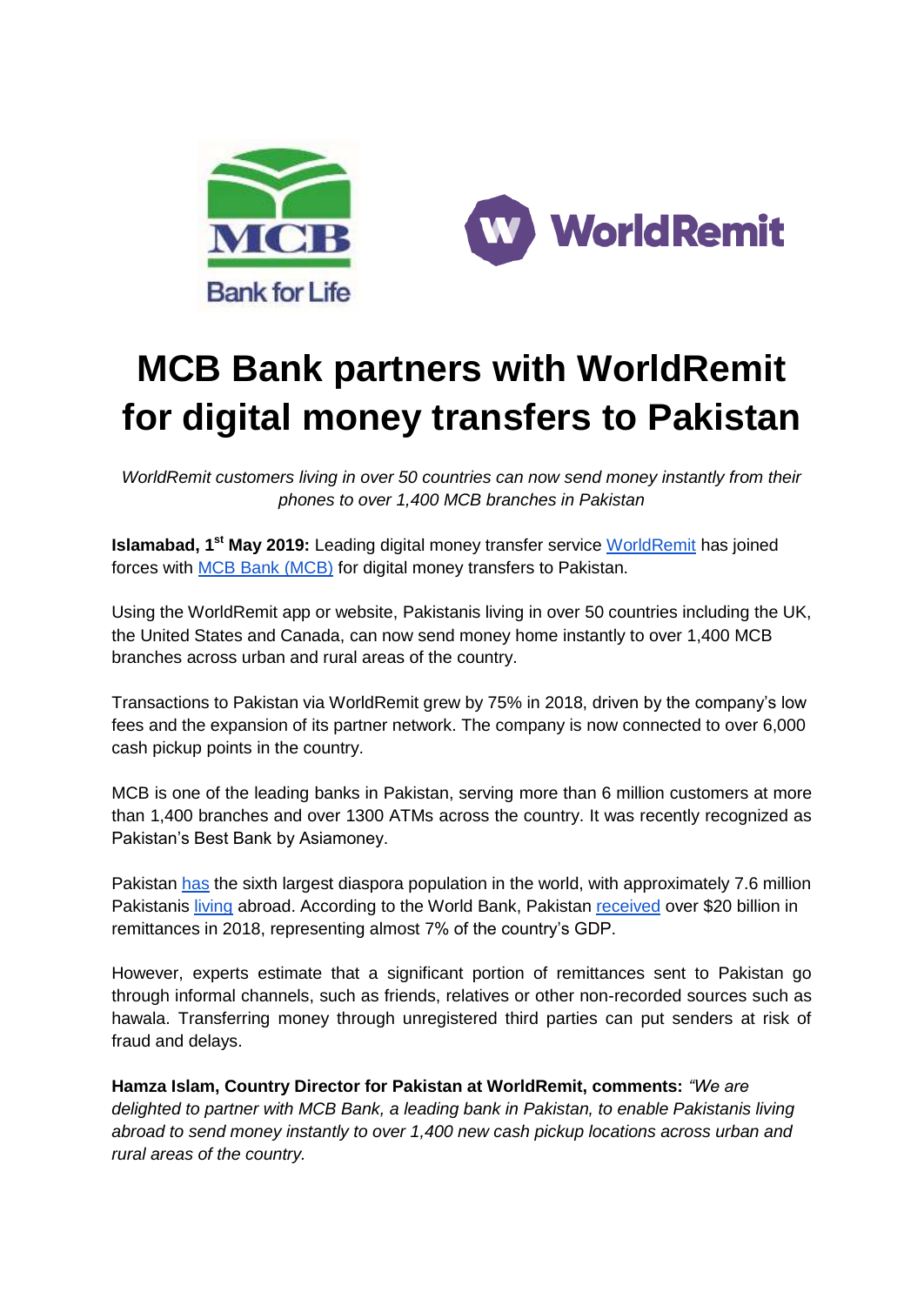*"Transfers to Pakistan via WorldRemit grew by 75% last year as more customers discovered the benefits of our safe, fast and convenient online money transfer service. To encourage even more Pakistanis to try our service for themselves, we are pleased to offer zero fees on transfers to Pakistan of over \$210 or equivalent."\**

**Ziad Aftab Ejaz, Department Head – Home Remittances at MCB Bank, said:**  *"Remittances are an important source of income for many in Pakistan whose family members immigrate abroad for gainful employment. These remittances not only sustain the livelihoods of households in Pakistan but they also contribute to the economic development and uplift of our society. We are pleased to partner with WorldRemit to enable even more customers to access swift and secure money transfer services. With this partnership, we look forward to further strengthening our innovative product portfolio through superior services and solutions."*

Visit the WorldRemit website for more information on [how to send money to Pakistan.](https://www.worldremit.com/en/Pakistan)

# # #

*\*For customers sending in currencies other than USD please see WorldRemit website for fee waiver threshold.*

### **Media Contacts**

WorldRemit Jo Bancroft PR Manager [jbancroft@worldremit.com](mailto:jbancroft@worldremit.com)

#### MCB Bank

**Humaid Merchant Rais Ahmed Alvi** Unit Head Strategic Public Relations Department Head Marketing MCB Bank Ltd. Phone # +92 42 36041610 Phone # +92 42 36042785 Cell # 321 7777166 Cell # 0340-0007081 [humaid.merchant@mcb.com.pk](mailto:humaid.merchant@mcb.com.pk) [rais.alvi@mcb.com.pk](mailto:rais.alvi@mcb.com.pk)

MCB Bank Ltd.

## **About WorldRemit**

WorldRemit is the leading digital money transfer service that makes sending money as easy as sending an instant message. We currently send from 50+ countries to more than 145 receiving destinations, leading the shift to online and mobile money transfers and improving speed and convenience for users. On the sending side WorldRemit is 100% digital. For those receiving money, the company offers a wide range of options including bank deposit, cash collection, mobile airtime top-up and mobile money. Backed by Accel Partners, TCV and Leapfrog – early investors in Facebook, Netflix and Slack – WorldRemit's headquarters are in London, UK with a global presence including offices in the United States, the Philippines, Poland, Colombia, Kenya, and South Africa.